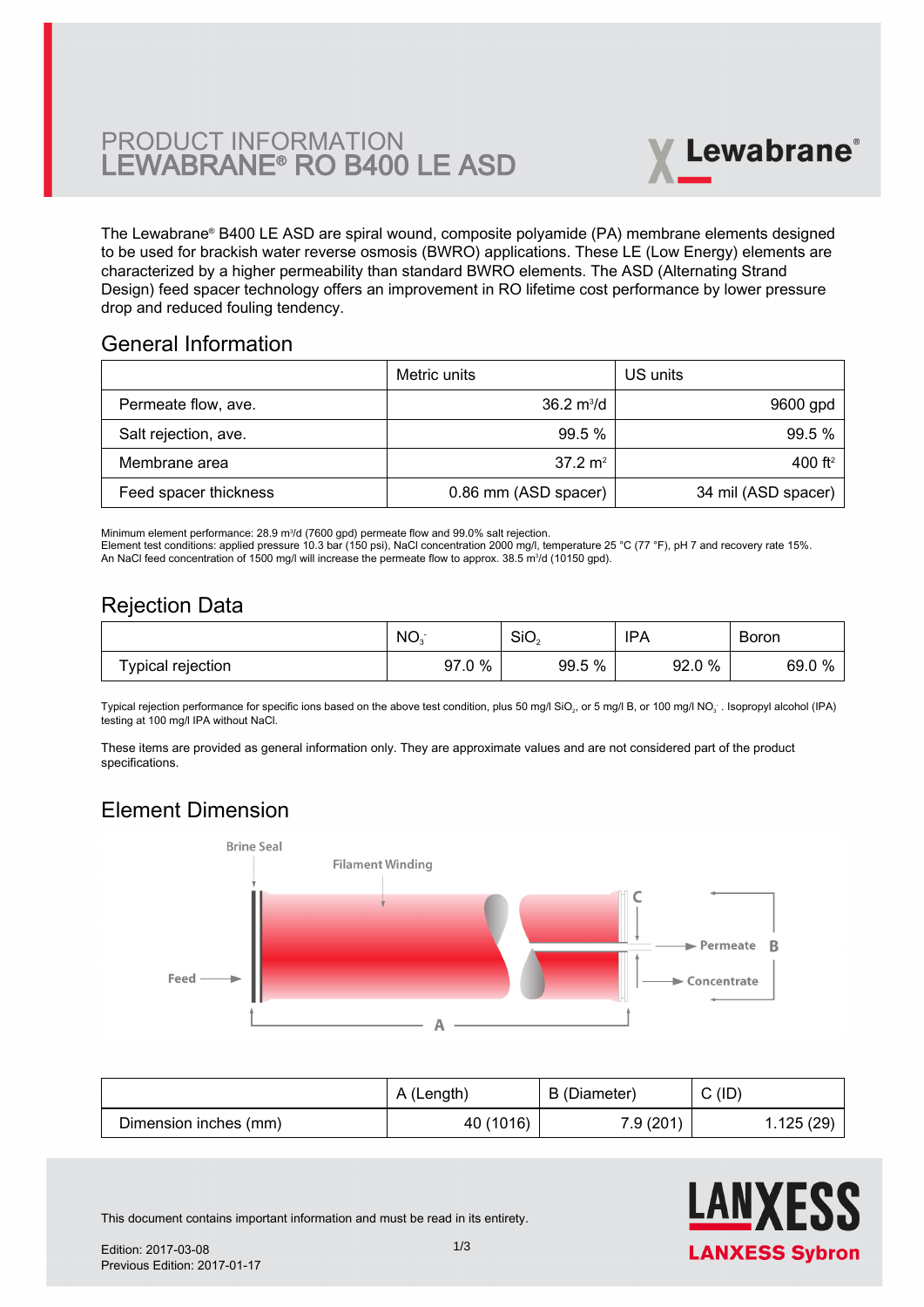## PRODUCT INFORMATION LEWABRANE® RO B400 LE ASD



#### Application Data

|                                 | Metric units       | US units  |
|---------------------------------|--------------------|-----------|
| Operating pressure, max.        | 41 bar             | 600 psi   |
| Operating temperature, max.     | 45 $^{\circ}$ C    | 113 °F    |
| Feed water SDI, max.            | 5                  | 5         |
| pH range during operating       | $2 - 11$           | $2 - 11$  |
| pH range during cleaning        | $1 - 12$           | 1 - 12    |
| Pressure drop per element, max. | 1.0 <sub>bar</sub> | 15 psi    |
| Pressure drop per vessel, max.  | 3.5 <sub>bar</sub> | 50 psi    |
| Chlorine concentration, max.    | $0.1$ ppm          | $0.1$ ppm |

## Additional Information

- Treat RO Elements with care; do not drop the element.
- Each RO Element is wet tested, preserved in a 1% weight sodium bisulfite solution, and vacuum packed in oxygen barrier bags.
- During storage, avoid freezing and direct sunlight. The temperature should be below 35 °C (95 °F).

## After Installation

- Keep the RO Elements wet, and use a compatible preservative for storage duration longer than 7 days.
- During the inital start up, discharge the first permeate to drain for 30 min.
- Permeate back pressure should not exceed feed pressure at any time.
- The RO Elements shall be maintained in a clean condition, unfouled by particulate matter or precipitates or biological growth.
- $\bullet~$  Consider cleaning, if the pressure drop increases by 20% or water permeability decreases by 10%. Use only chemicals which are compatible with the membrane.
- For additional information consult the Lewabrane® technical information available at www.lpt.lanxess.com.



This document contains important information and must be read in its entirety.